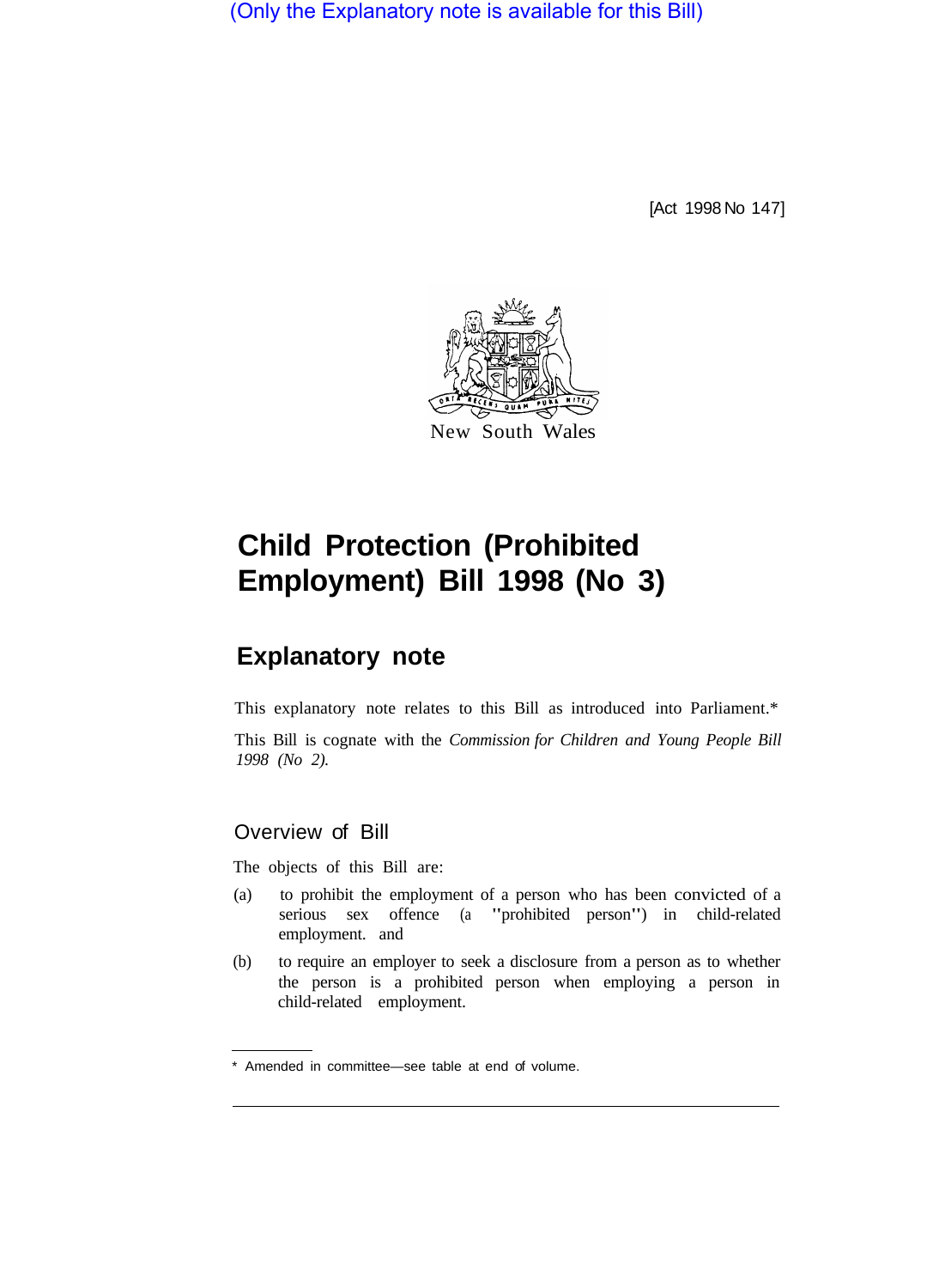Child Protection (Prohibited Employment) Bill 1998 (No 3) [Act 1998 No 147]

Explanatory note

## Outline of provisions

#### **Part 1 Preliminary**

**Clause 1** sets out the name (also called the short title) of the proposed Act.

**Clause 2** provides for the commencement of the proposed Act on a day or days to be appointed by proclamation.

**Clause 3** defines certain words and expressions used in the proposed Act. In particular, *child-related employment* is defined as meaning any employment of a kind specified in the definition that primarily involves direct unsupervised contact with children. The employment specified includes, for example. employment in schools, child care centres and detention centres.

*Employment* is defined as the performance of work under a contract of employment. as a self-employed person or as a subcontractor, the performance of work as a volunteer for an organisation and the undertaking of practical training as part of an educational or vocational course.

*Employer* includes a person who. in the course of a business, arranges for the placement of a person in employment with others and a person who engages a person under a contract to perform work.

**Clause 4** provides an exemption from the provisions of the proposed Act in circumstances where the employment concerned involves only children or relatives of the prohibited person or of the prohibited person's spouse, or involves only children or relatives of the employer or of the employer's spouse and the prohibited person is a relative of the employer or of the employer's spouse.

The clause also provides an exemption from the provisions of the proposed Act requiring an employer to request a disclosure of whether a prospective employee in child-related employment is a prohibited person if the employment concerned involves only children or relatives of the employer or of the employer's spouse.

**Clause 5** defines the expression *prohibited person* for the purposes of the proposed Act. That expression means a person who has. whether before or after the commencement of the proposed Act. been found guilty by a court of a serious sex offence. *Serious sex offence* is defined as meaning an offence involving sexual activity or acts of indecency punishable in New South Wales by penal servitude or imprisonment of 12 months or more. The expression also includes such offences committed outside New South Wales. offences relating to child prostitution and child pornography and other prescribed offences.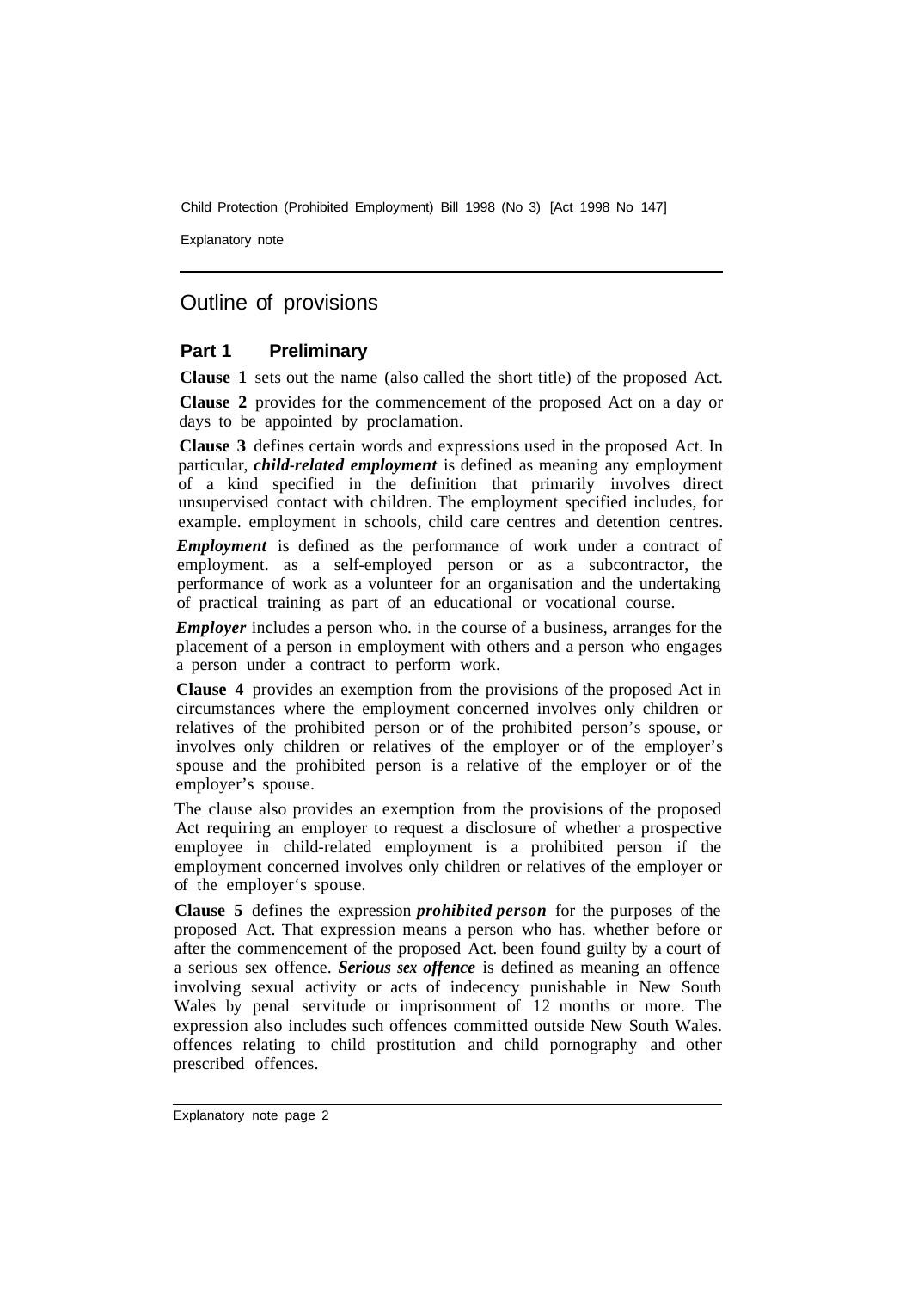Child Protection (Prohibited Employment) Bill 1998 (No 3) [Act 1998 No 147]

Explanatory note

#### **Part 2 Offences**

**Clause 6** makes it an offence for a prohibited person to apply for. undertake or remain in child-related employment. During the period of 3 months from the commencement of the proposed Act. a prohibited person (other than a self-employed person) who is in child-related employment at that commencement does not commit an offence by remaining in that employment if the person discloses to the employer, within 1 month after that commencement. that the person is a prohibited person and complies with any requirement of the employer concerning unsupervised contact with children during that 3-month period. During the period of 3 months from the commencement of the proposed Act. a prohibited person who is a self-employed person and is in child-related employment at that commencement does not commit an offence by remaining in that employment if the person takes all reasonable steps available in the circumstances to prevent or restrict himself or herself from having unsupervised contact with children during that 3-month period.

**Clause 7** makes it an offence for an employer to employ a person in child-related employment without requiring the person to disclose whether or not he or she is a prohibited person. An employer is required to obtain that disclosure. within 6 months after the commencement of the proposed Act. from an employee in child-related employment at that commencement. but is exempt from this requirement if he or she has carried out an official criminal record check on the person within the period of 2 years preceding that commencement. A person in child-related employment at the Commencement of the proposed Act is guilty of an offence for failing to disclose. within 1 month of receiving notice to do so by the person's employer, whether or not he or she is a prohibited person. A person is guilty of an offence for making any false statement in a disclosure under the proposed Act.

The clause makes it clear that there is no need for a person to make a disclosure if the person ceases to engage in the child-related employment concerned within 1 month of being required to make the disclosure.

**Clause 8** makes it an offence for an employer to commence employing. or continue to employ. in child-related employment a person that the employer knows is a prohibited person. A period of 3 months is allowed from the commencement of the proposed Act before this offence operates. However. during that time the employer must take all reasonable steps available in the circumstances to prevent or restrict the prohibited person from having unsupervised contact with children.